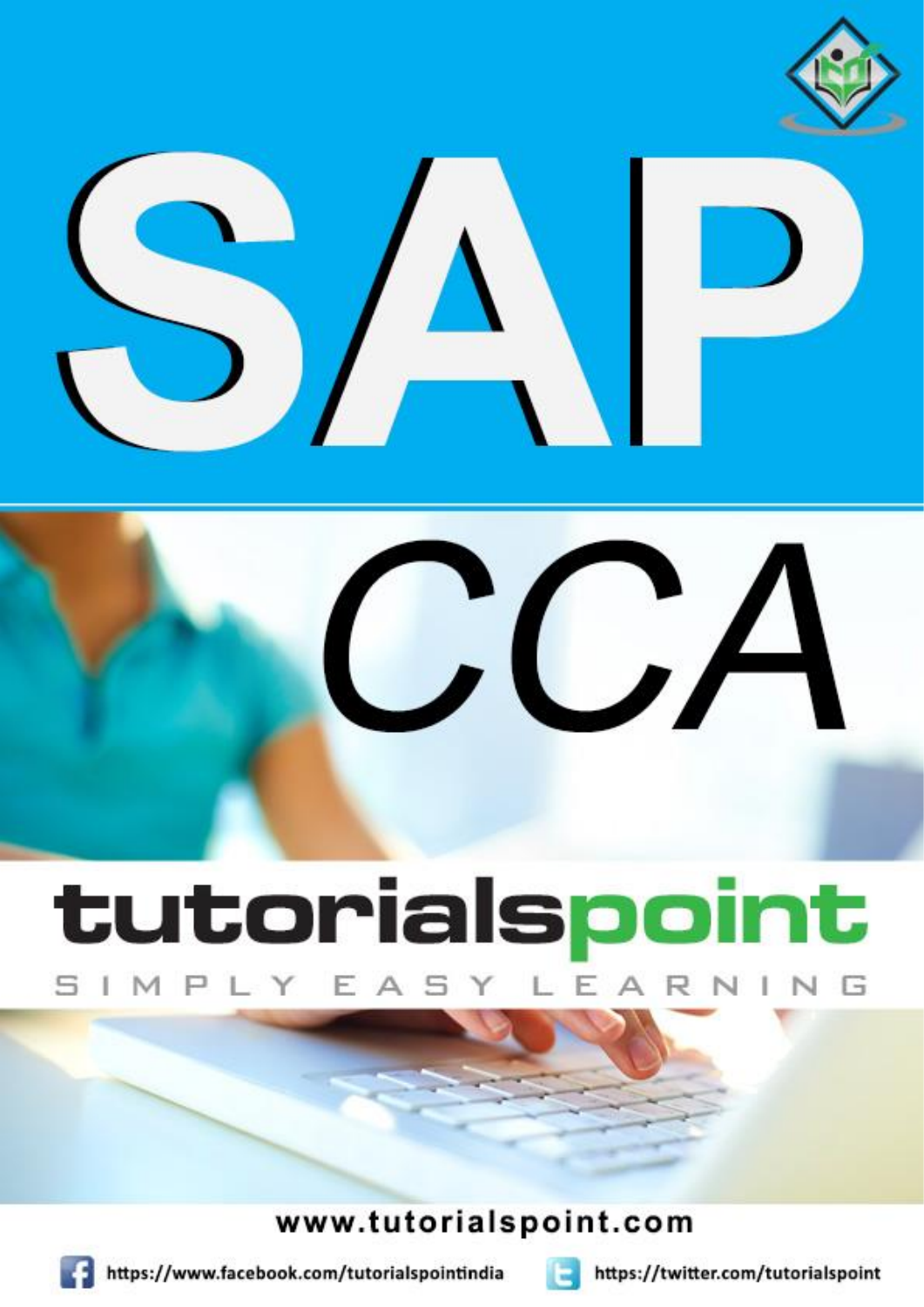## **About the Tutorial**

SAP Cost Center Accounting (CCA) is used to perform Controlling activities in an Organization. In any organization, cost incurred to perform certain activities should be transparent. Using Cost Center Accounting, you can perform profitability analysis of each functional area and helps all cost to be assigned to source.

Using CCA, you can differentiate between different types of responsibility areas such as Cost Centers, Profit Centers, and Investment Centers.

### **Audience**

This tutorial has been prepared for anyone who has a basic knowledge of controlling activities in an organization. After completing this tutorial, you will find yourself at a moderate level of expertise in maintaining SAP Cost Center Accounting and Controlling advance functions.

## **Prerequisites**

Before you start proceeding with this tutorial, we assume that you are well-versed with basic Controlling and Accounting concepts. You should have a good exposure to Cost Center Management activities. If you are not aware of these concepts, then we recommend that you first go through our tutorial on SAP FICO.

## **Copyright & Disclaimer**

Copyright 2018 by Tutorials Point (I) Pvt. Ltd.

All the content and graphics published in this e-book are the property of Tutorials Point (I) Pvt. Ltd. The user of this e-book is prohibited to reuse, retain, copy, distribute or republish any contents or a part of contents of this e-book in any manner without written consent of the publisher.

We strive to update the contents of our website and tutorials as timely and as precisely as possible, however, the contents may contain inaccuracies or errors. Tutorials Point (I) Pvt. Ltd. provides no guarantee regarding the accuracy, timeliness or completeness of our website or its contents including this tutorial. If you discover any errors on our website or in this tutorial, please notify us at [contact@tutorialspoint.com](mailto:contact@tutorialspoint.com)

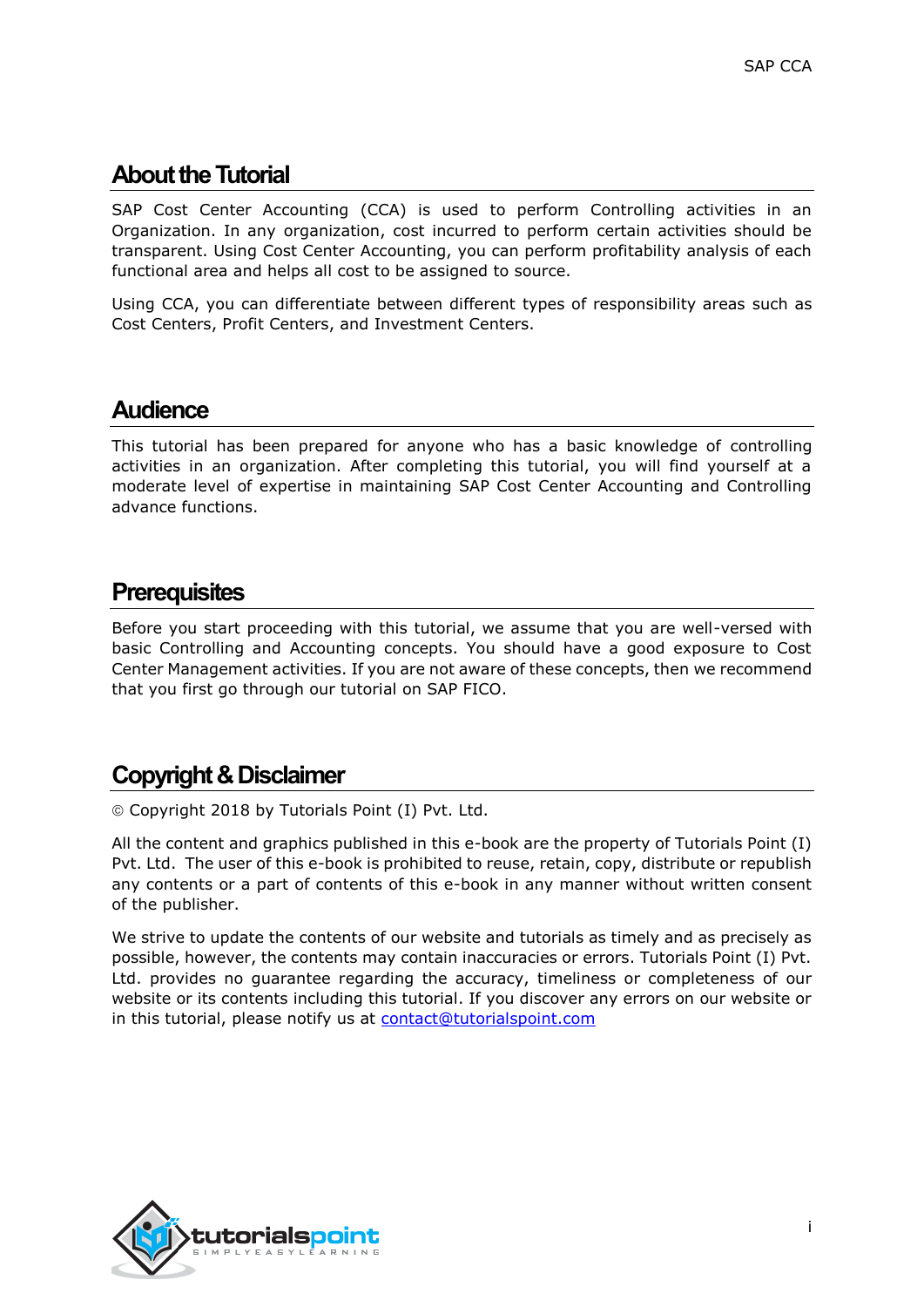# **Table of Contents**

| 1. |  |
|----|--|
|    |  |
| 2. |  |
|    |  |
| 3. |  |
|    |  |
| 4. |  |
|    |  |
| 5. |  |
| 6. |  |
| 7. |  |
| 8. |  |
|    |  |
| 9. |  |
|    |  |
|    |  |
|    |  |
|    |  |
|    |  |
|    |  |
|    |  |
|    |  |
|    |  |

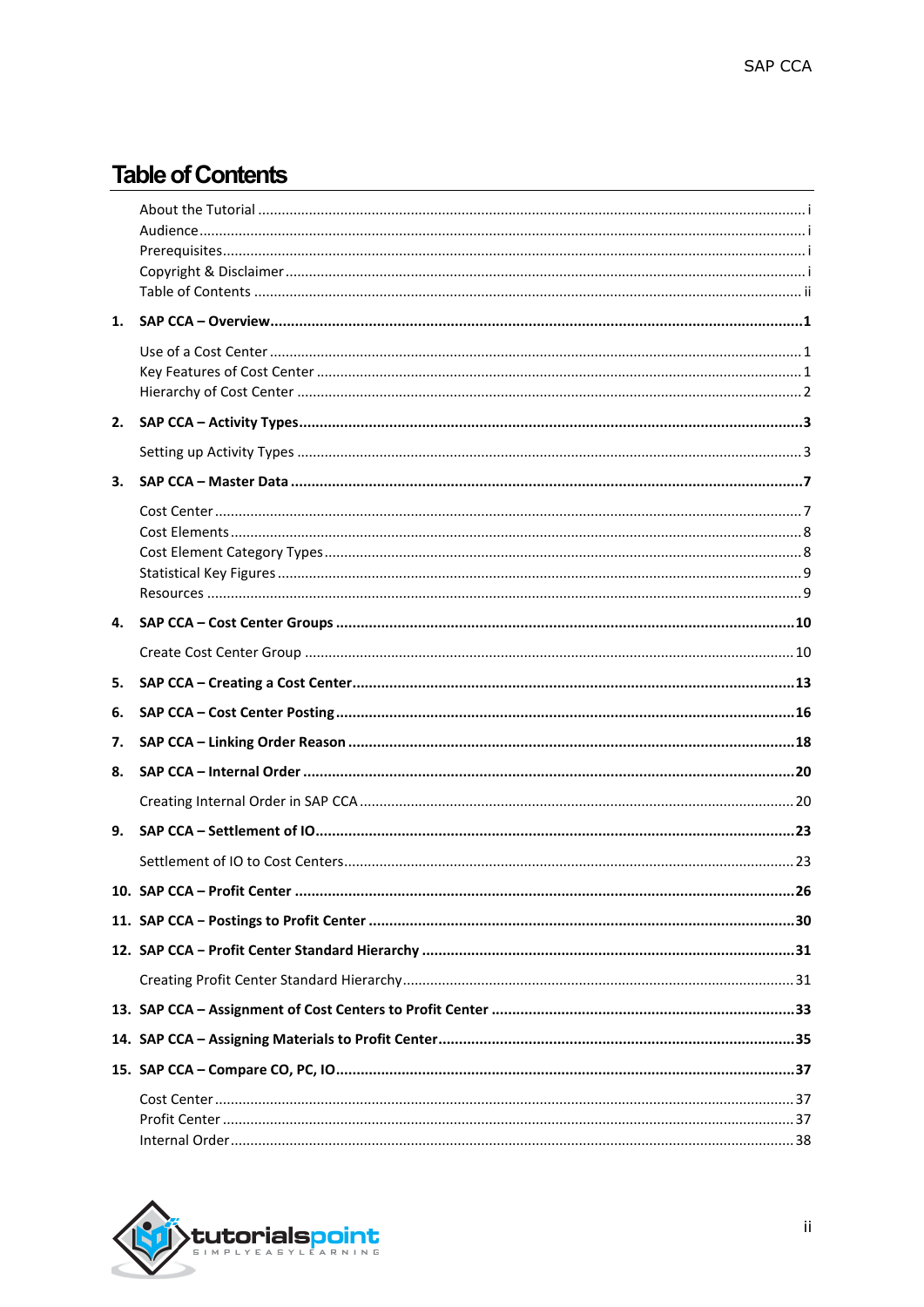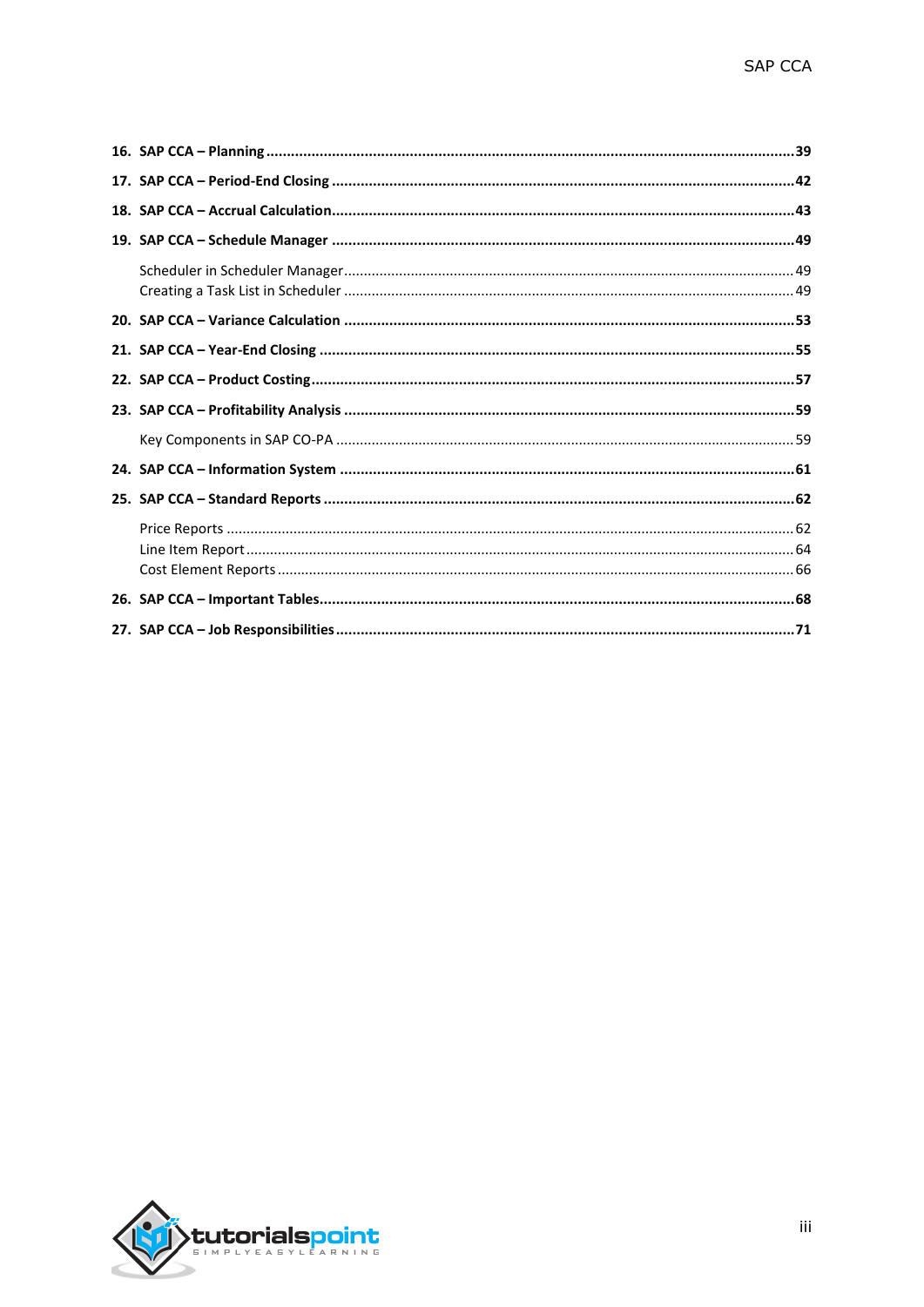# 1. SAP CCA – Overview

A Cost center is defined as a component in an organization that adds to the cost and indirectly adds to the profit of the organization. Examples include Marketing and Customer Service.

A company can classify business unit as profit center, cost center or an investment center. The simple and straightforward division in an organization can be classified as cost center as cost is easy to measure.

To create a cost center in system, you need to define a cost center hierarchical structure. The structure of a Cost center and its characteristics depend on the accounting objective and on the system, you want to use to maintain accounting.

# **Use of a Cost Center**

Following are the key uses to create cost centers and performing cost center accounting in an organization-

- Cost center is used to align overhead costs with activities performed in an organization. It is possible to assign different activity type to a cost center.
- $\bullet$
- You perform cost center accounting to manage cost in the organization and to check profitability of each functional area and decision-making data.
- $\bullet$
- You can manage and analyze the overhead cost in an organization and verify if they are incurred in the organization activities.
- $\bullet$
- When you plan costs at cost center, this allows you to check the cost efficiency at the point when costs are incurred in the organization.
- $\bullet$
- You can directly assign the cost-to-cost centers for products, services, and market segments, which are involved in performing these activities.

You have to implement Cost Center Accounting with Financial Accounting, which includes General Ledger (G/L), Accounts Payable (AP) and Account Receivable (AR). To implement Cost Center Accounting with Finance Accounting, you need to create company code, Chart of Accounts COA's in Financial Accounting.

# **Key Features of Cost Center**

The key features of Cost Center are-

 **Actual Cost Accounting:** You can transfer actual cost from other components like Material Management MM, Asset Accounting AA, etc. and you can also record other actual cost in the system.

 $\bullet$ 

 **Actual Cost Allocation**: There are different methods that you can use to record actual cost. Actual cost can be distinguished as per transaction-based allocation and period based allocation.

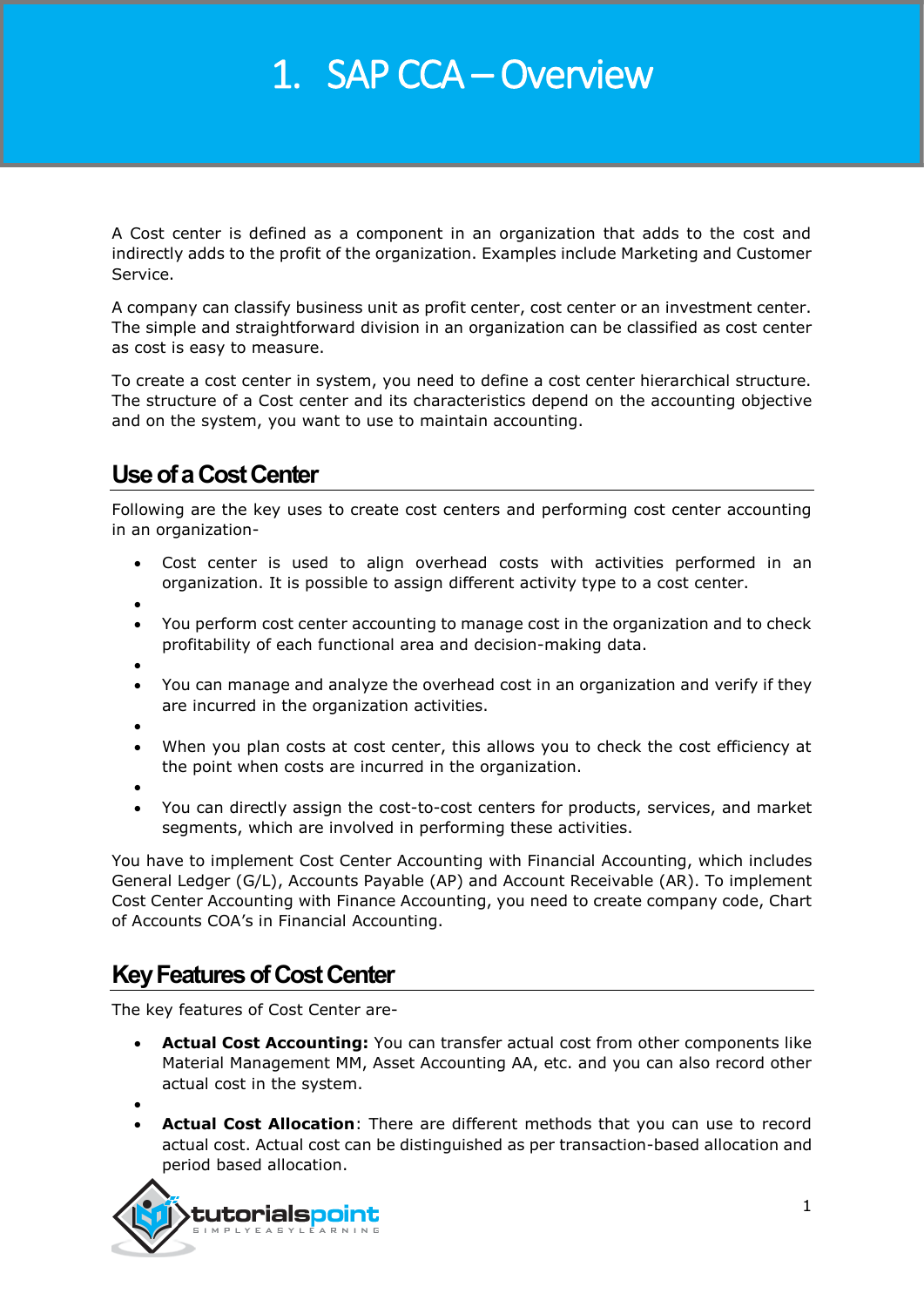- **Plan cost allocation:** You can also plan the actual cost allocations for the cost centers.
- $\bullet$
- **Activity Accounting:** This is used to calculate the operating cost. For a cost center and activity, output defines the target cost of cost center.

## **Hierarchy of Cost Center**

In the following illustration, you can see cost center hierarchy. At the top, you have organization, which is further divided as per the functional areas. Each Functional area is further divided into sub-areas and can be further divided as per the activities performed.



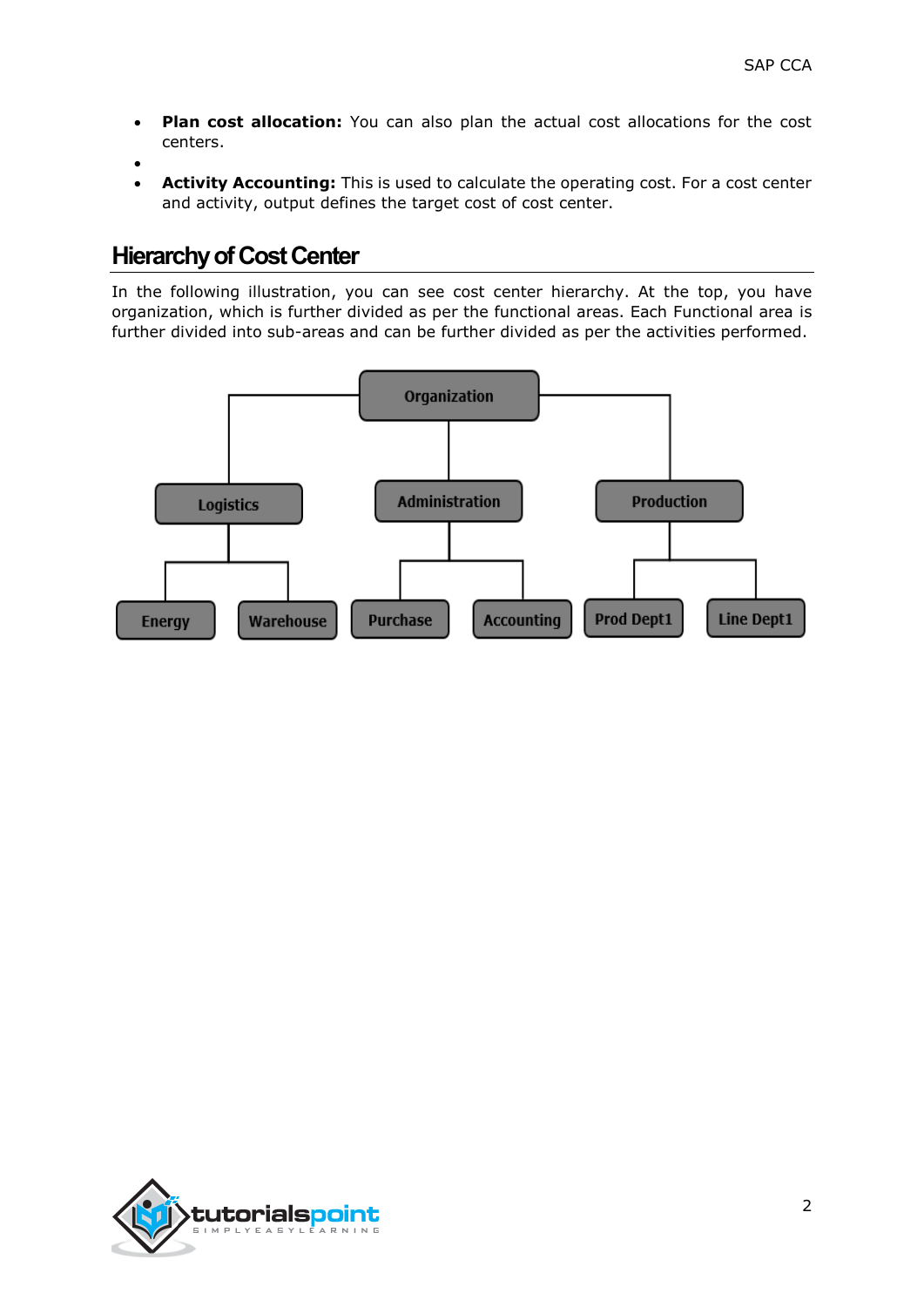# 2. SAP CCA – Activity Types

Activity type is defined as activity performed in Cost Center within controlling area. For each cost center, you perform the following activities:

### **Activities performed by the Cost Center**

- Costs are debited to products when they use the activities of the Cost Center.
- $\bullet$
- In Cost Center Accounting, to plan and allocate the activities, the system records quantities that are measured in activity units.
- $\bullet$
- Each activity in a Cost Center contains activity types and the costs can be allocated to these activity types.

 $\bullet$ 

 When you create the activity types, prices of these can be entered manually or this can be calculated in the system as per the costs allocated.

 $\bullet$ 

 The cost planning, allocation and control can be performed while defining activity or can also be performed at Cost Center.

# **Setting up Activity Types**

To create an activity type, follow the given steps-

#### **Step 1: Use the T-Code: KL01**

| KLO1                                                             | न « ⊟ I ⊗ ⊗ G I ≙ N N 1 8 1 8 8 I 5 1 0 5 |  |  |  |  |       |
|------------------------------------------------------------------|-------------------------------------------|--|--|--|--|-------|
| <b>SAP Easy Access</b>                                           |                                           |  |  |  |  |       |
| 「2 『 》 Acther menu   ☆ ☆ ∥ ▼ ▲   『2 Create role   2 Assign users |                                           |  |  |  |  | LeaDo |
| SAP Menu                                                         |                                           |  |  |  |  |       |
| ▶ Financial Services Network Connector                           |                                           |  |  |  |  |       |
| $\triangleright$ $\blacksquare$ Office                           |                                           |  |  |  |  |       |
| Cross-Application Components                                     |                                           |  |  |  |  |       |

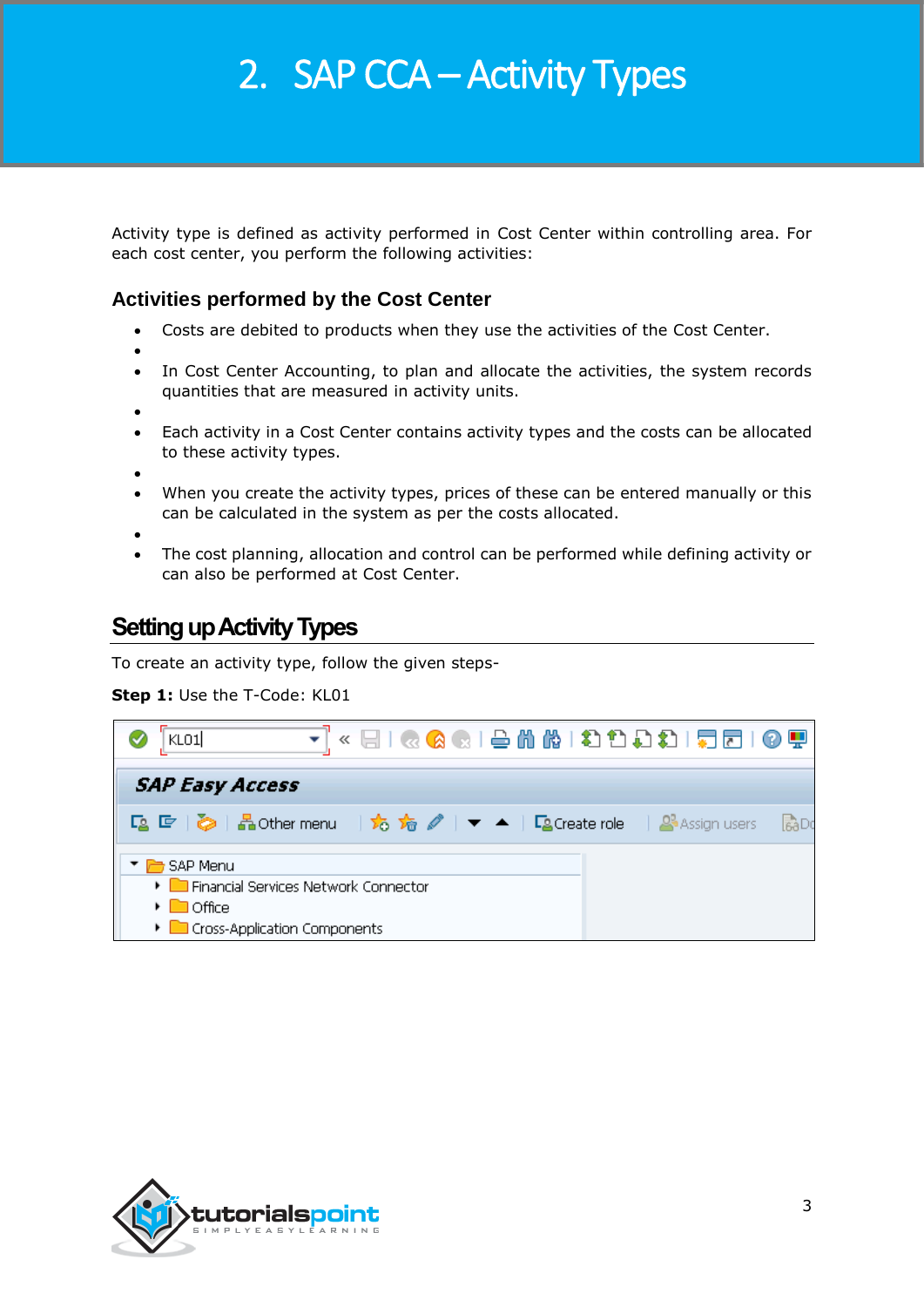**Step 2:** In the next window, you have to select Controlling Area

- Enter the name Activity Type
- Validity Date
- Click Master data

|                      | Create Activity Type: Initial Screen |      |                                            |             |                  |
|----------------------|--------------------------------------|------|--------------------------------------------|-------------|------------------|
| Master Data          |                                      |      | [cm] Controlling Area (1) 61 Entries found |             |                  |
|                      |                                      |      | Controlling Areas                          |             |                  |
|                      |                                      |      |                                            |             |                  |
|                      | ⊠                                    |      | 的脸肉                                        |             |                  |
| <b>Activity Type</b> |                                      |      | COAr <sup>-</sup> Name                     | <b>Crcy</b> | $ $ ChAc         |
| Valid From           | ⊠<br>to                              | 0001 | Kostenrechnungskreis 0001,                 | EUR.        | <b>INT</b>       |
|                      |                                      | 0003 | SAP US (is-ht-sw)                          | USD.        | <b>INT</b>       |
| Copy from            |                                      | 1000 | CO Europe                                  | <b>EUR</b>  | <b>INT</b>       |
| Activity type        |                                      | 2000 | CO N. America                              | USD.        | CAUS             |
| Controlling Area     |                                      | 2200 | CO France                                  | EUR.        | <b>CAFR</b>      |
|                      | <b>ID</b> Set Controlling Area       | 2600 | CO Italien                                 | EUR.        | INT <sub>1</sub> |
|                      |                                      | 2800 | China                                      | CNY.        | CACN             |
|                      | ⊠<br>Controlling Area                | 2801 | China Material ledger                      | EUR.        | <b>INT</b>       |
|                      |                                      | 4100 | Korea                                      |             | KRW CAKR         |
|                      |                                      | 4200 | Taiwan                                     |             | TWD CATW         |

**Step 3:** Go to Master data and you can see different tabs in next window. Go to basic tab and enter the following details-

- Activity Name
- Description
- Activity Unit
- CCtr Categories

**Activity type category**: You can select from the following options-

|  | ATyp category Short Descript.               |  |  |
|--|---------------------------------------------|--|--|
|  | Manual entry, manual allocation             |  |  |
|  | Indirect determination, indirect allocation |  |  |
|  | Manual entry, indirect allocation           |  |  |
|  | Manual entry, no allocation                 |  |  |

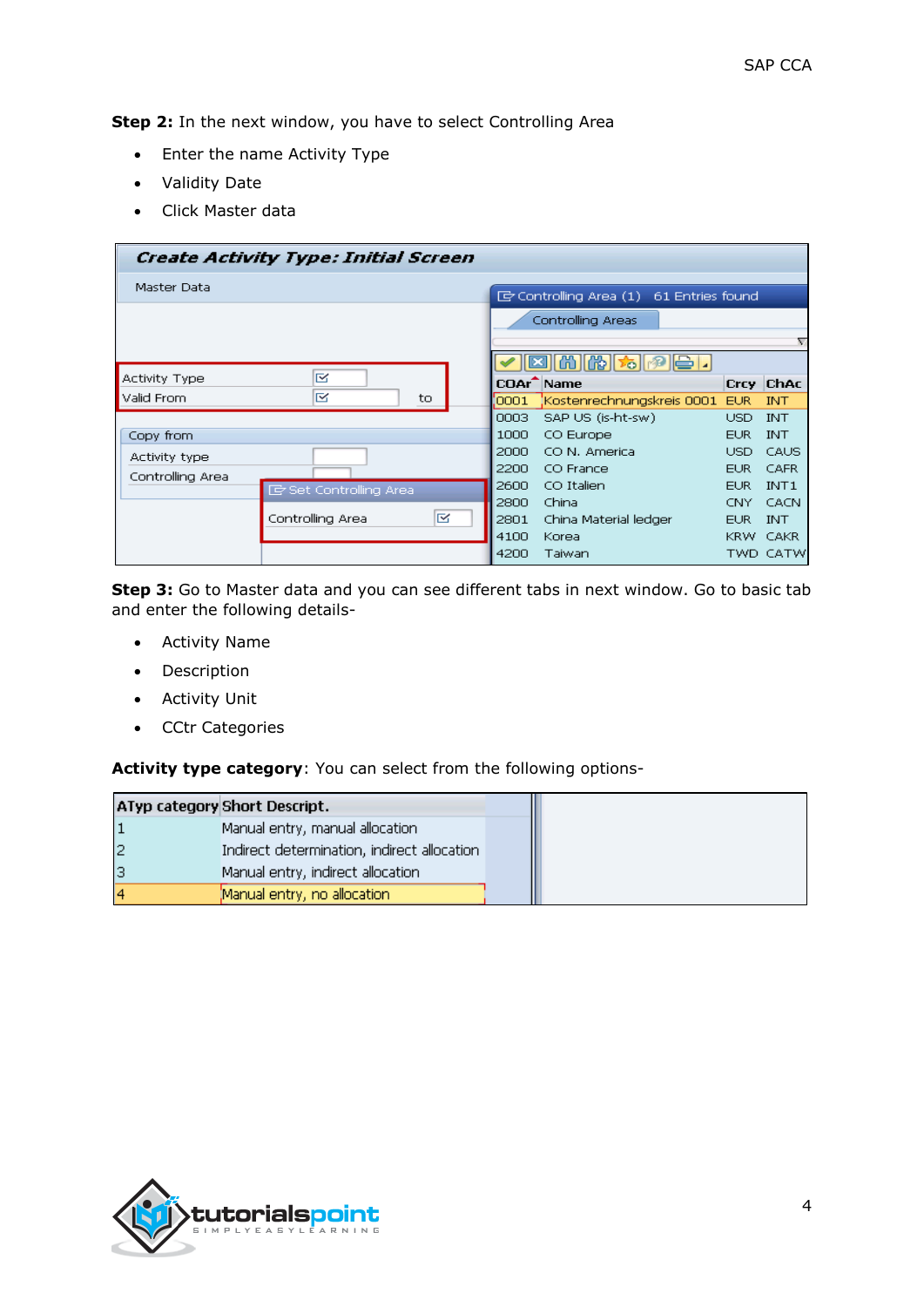| 哈图<br>TEST<br><b>Activity Type</b><br><b>TEST</b><br>0001<br>Kostenrechnungskreis 0001<br>Controlling Area<br>05.10.2015<br>31.12.9999<br>Valid From<br>$t\circ$<br>Basic data<br><b>Indicators</b><br>Output<br><b>History</b><br>Names<br><b>TEST</b><br><b>Name</b><br><b>TEST</b><br>Description<br><b>Basic data</b><br>HZ<br><b>Activity Unit</b><br>Hertz<br>CCtr categories<br>ı<br>Allocation default values<br>ଚିଙ<br>$\overline{4}$<br>Manual entry, no allocation<br>ATyp category<br>Allocation cost elem<br>з<br>Price indicator<br>Determined manually<br>Actual gty set<br>Average price | Create Activity Type: Basic Screen |  |
|----------------------------------------------------------------------------------------------------------------------------------------------------------------------------------------------------------------------------------------------------------------------------------------------------------------------------------------------------------------------------------------------------------------------------------------------------------------------------------------------------------------------------------------------------------------------------------------------------------|------------------------------------|--|
|                                                                                                                                                                                                                                                                                                                                                                                                                                                                                                                                                                                                          |                                    |  |
|                                                                                                                                                                                                                                                                                                                                                                                                                                                                                                                                                                                                          |                                    |  |
|                                                                                                                                                                                                                                                                                                                                                                                                                                                                                                                                                                                                          |                                    |  |
|                                                                                                                                                                                                                                                                                                                                                                                                                                                                                                                                                                                                          |                                    |  |
|                                                                                                                                                                                                                                                                                                                                                                                                                                                                                                                                                                                                          |                                    |  |
|                                                                                                                                                                                                                                                                                                                                                                                                                                                                                                                                                                                                          |                                    |  |
|                                                                                                                                                                                                                                                                                                                                                                                                                                                                                                                                                                                                          |                                    |  |
|                                                                                                                                                                                                                                                                                                                                                                                                                                                                                                                                                                                                          |                                    |  |
|                                                                                                                                                                                                                                                                                                                                                                                                                                                                                                                                                                                                          |                                    |  |
|                                                                                                                                                                                                                                                                                                                                                                                                                                                                                                                                                                                                          |                                    |  |
|                                                                                                                                                                                                                                                                                                                                                                                                                                                                                                                                                                                                          |                                    |  |
|                                                                                                                                                                                                                                                                                                                                                                                                                                                                                                                                                                                                          |                                    |  |
|                                                                                                                                                                                                                                                                                                                                                                                                                                                                                                                                                                                                          |                                    |  |
|                                                                                                                                                                                                                                                                                                                                                                                                                                                                                                                                                                                                          |                                    |  |
|                                                                                                                                                                                                                                                                                                                                                                                                                                                                                                                                                                                                          |                                    |  |
|                                                                                                                                                                                                                                                                                                                                                                                                                                                                                                                                                                                                          |                                    |  |
| PreDistribFixedCosts<br>Plan quantity set                                                                                                                                                                                                                                                                                                                                                                                                                                                                                                                                                                |                                    |  |
| Variance Values for Actual Allocation                                                                                                                                                                                                                                                                                                                                                                                                                                                                                                                                                                    |                                    |  |
| Actl Acty Type Cat.<br>As in planning                                                                                                                                                                                                                                                                                                                                                                                                                                                                                                                                                                    |                                    |  |
| Act. price indicator                                                                                                                                                                                                                                                                                                                                                                                                                                                                                                                                                                                     |                                    |  |

**Step 4:** Enter the details in other fields as shown below.

#### **Step 5:** Go to the Output tab to define the output unit.

| 哈图<br>TEST<br><b>Activity Type</b><br><b>TEST</b><br>Controlling Area<br>0001<br>Kostenrechnungskreis 0001<br>05.10.2015<br>Valid From<br>31.12.9999<br>to<br>Basic data<br><b>Indicators</b><br>Output<br>History<br>Output<br>HZ<br>Output Unit | <b>Create Activity Type: Output</b> |  |  |  |  |  |  |  |  |
|---------------------------------------------------------------------------------------------------------------------------------------------------------------------------------------------------------------------------------------------------|-------------------------------------|--|--|--|--|--|--|--|--|
|                                                                                                                                                                                                                                                   |                                     |  |  |  |  |  |  |  |  |
|                                                                                                                                                                                                                                                   |                                     |  |  |  |  |  |  |  |  |
| Output factor                                                                                                                                                                                                                                     |                                     |  |  |  |  |  |  |  |  |

**Step 6:** Once you define all the fields, click the save button at the top.

Activity type has been created

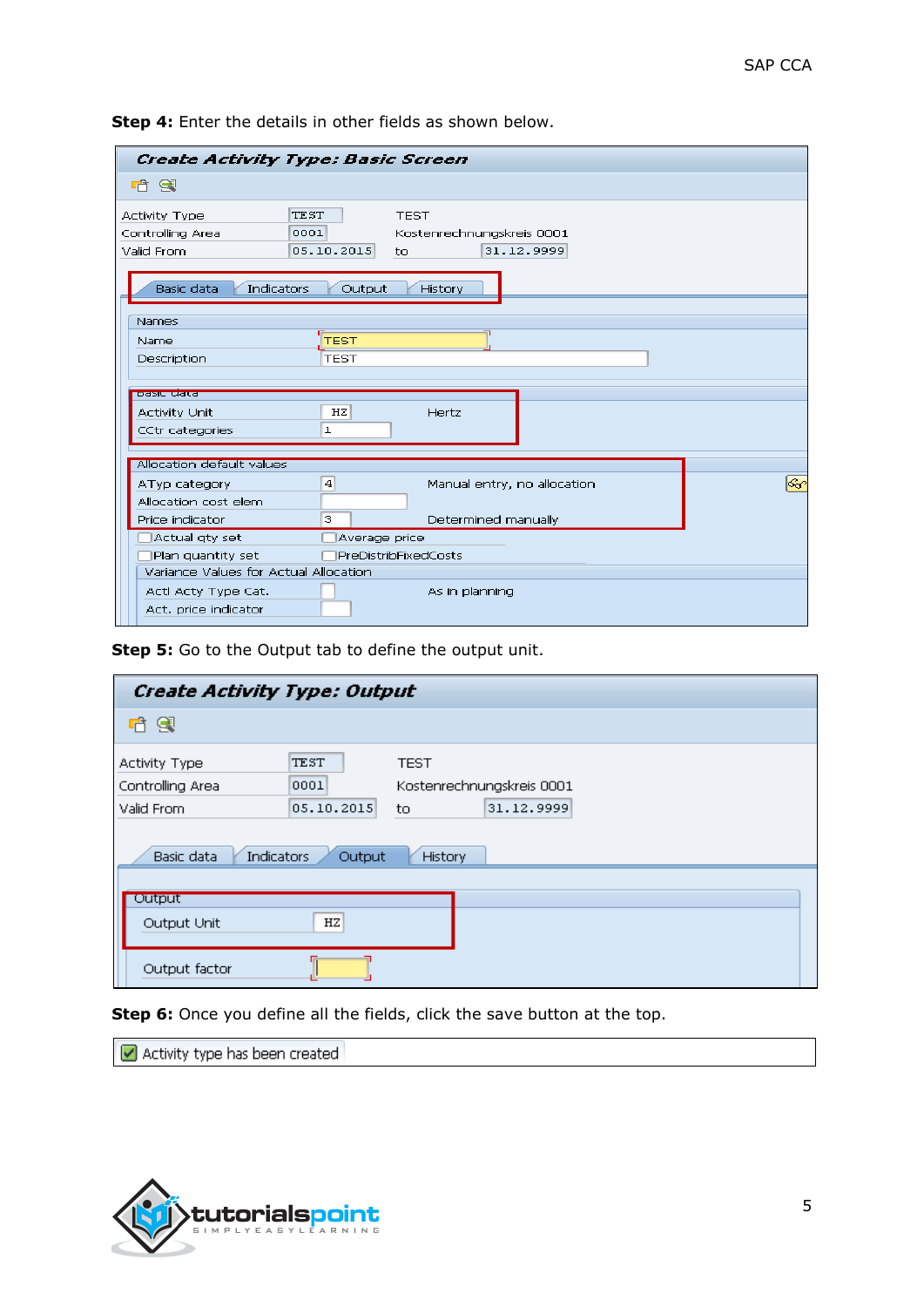#### **Assign rates for an activity**

**Step 1:** If you want to assign the Rates for an activity type & Cost Center in the combination, you can use T-Code: KP26



**Step 2:** In next screen, you have to enter the following details-

- Enter version as 0 from period 1 and to period as 12
- Fiscal Year
- Enter the cost center,
- Activity type

|                                     | Change Activity Type/Price Planning: Initial Screen |
|-------------------------------------|-----------------------------------------------------|
| $\mathbb{Z} \boxtimes \mathbb{Z}$ b |                                                     |
| Layout                              | $1 - 201$<br>Activity types with prices: standard   |
| <b>Variables</b>                    |                                                     |
| Version                             | 0                                                   |
| From period                         | ı                                                   |
| To period                           | 12                                                  |
| Fiscal year                         | 2015                                                |
|                                     |                                                     |
| Cost Center                         | 110001                                              |
| to                                  |                                                     |
| or group                            |                                                     |
| <b>Activity Type</b>                |                                                     |
| to                                  | <b>COL</b>                                          |
| or group                            |                                                     |

**Step 3:** Next go to the Overview screen at the top to assign hourly rate.

Enter per hour Rate under Fixed price and set value as 2 for distribution key and plan price indicator as 3.

You can use this combination of activity type and Cost Center while creating work centers to be assigned.

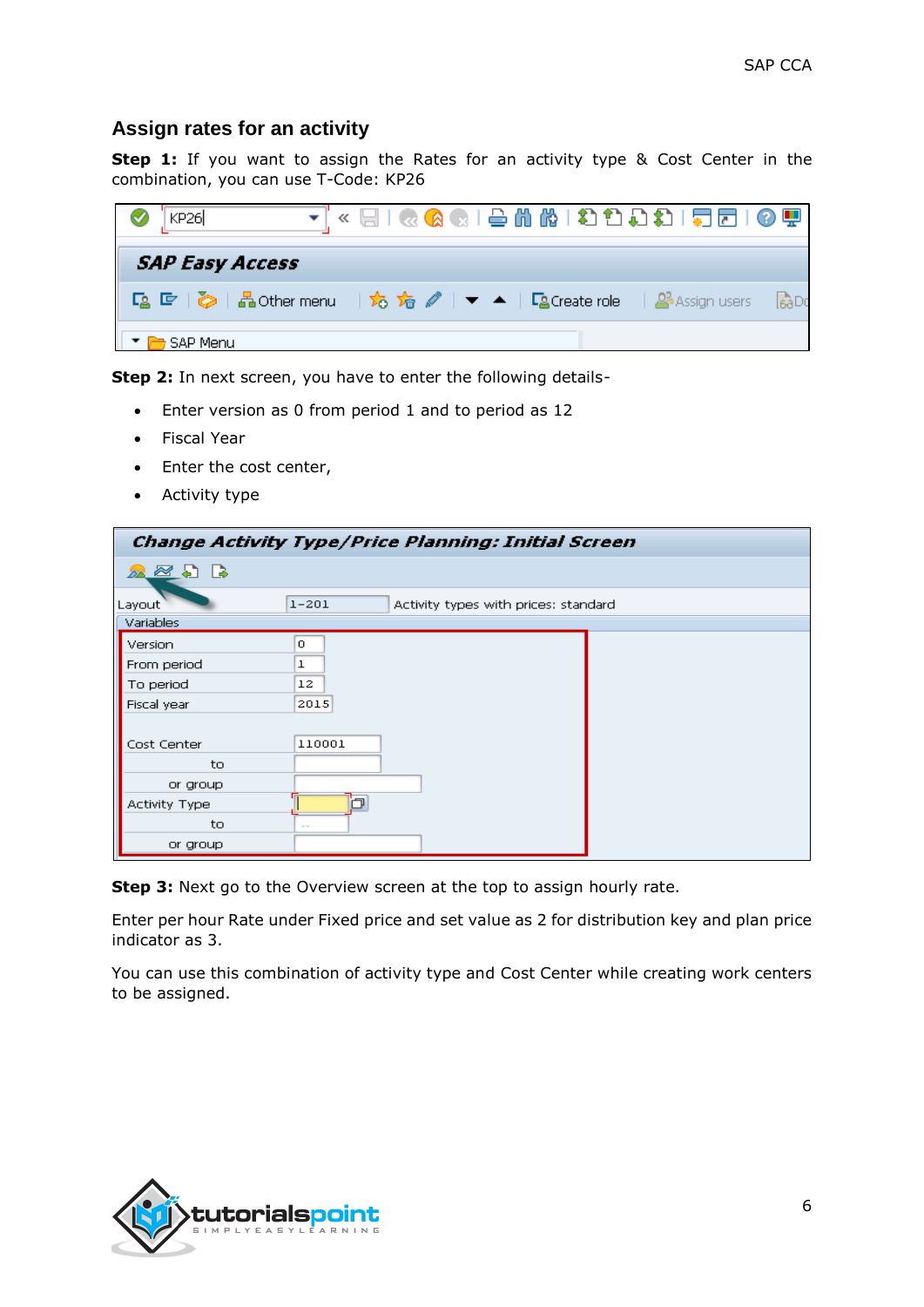# 3. SAP CCA – Master Data

In SAP system, you use Cost Center to determine the structure of your organization. Master data in Cost Center remains same for longer time periods. In order to find out errors in Cost Center, you need to execute Cost Center planning that generates area reports. It is necessary to keep master data same to perform these analysis.

You can maintain master data in SAP system manually or move from the external system. To load the master data, you can use following processes-

- External data from Functional modules
- External data from BAPI's

In SAP system, you generally have two types of data-

#### **Transaction data**

Transaction data keeps on changing in system and is stored in line item tables.

#### **Master data**

You can use the following functions to create or change the master data-

- Cost Center
- Cost Elements
- Activity Types
- Key Figures
- Resources

For each of the above objects, you can perform multiple functions in SAP system. The following functions are available-

| <b>Master Data Elements</b> | <b>Functions</b>                                       |
|-----------------------------|--------------------------------------------------------|
| Cost Center                 | Create, Change, Display, Delete and Display<br>changes |
| Cost Elements               | Create, Change, Display, Delete and Display<br>Changes |
| <b>Activity Types</b>       | Create, Change, Display, Delete and Display<br>Changes |
| Key Figures                 | Create, Change, Delete and Display                     |
| <b>Business Processes</b>   | Create, Change, Delete and Display                     |

## **Cost Center**

Cost center in accounting is used to differentiate between different activities and for differentiated controlling of costs arising in an organization. Each cost center is

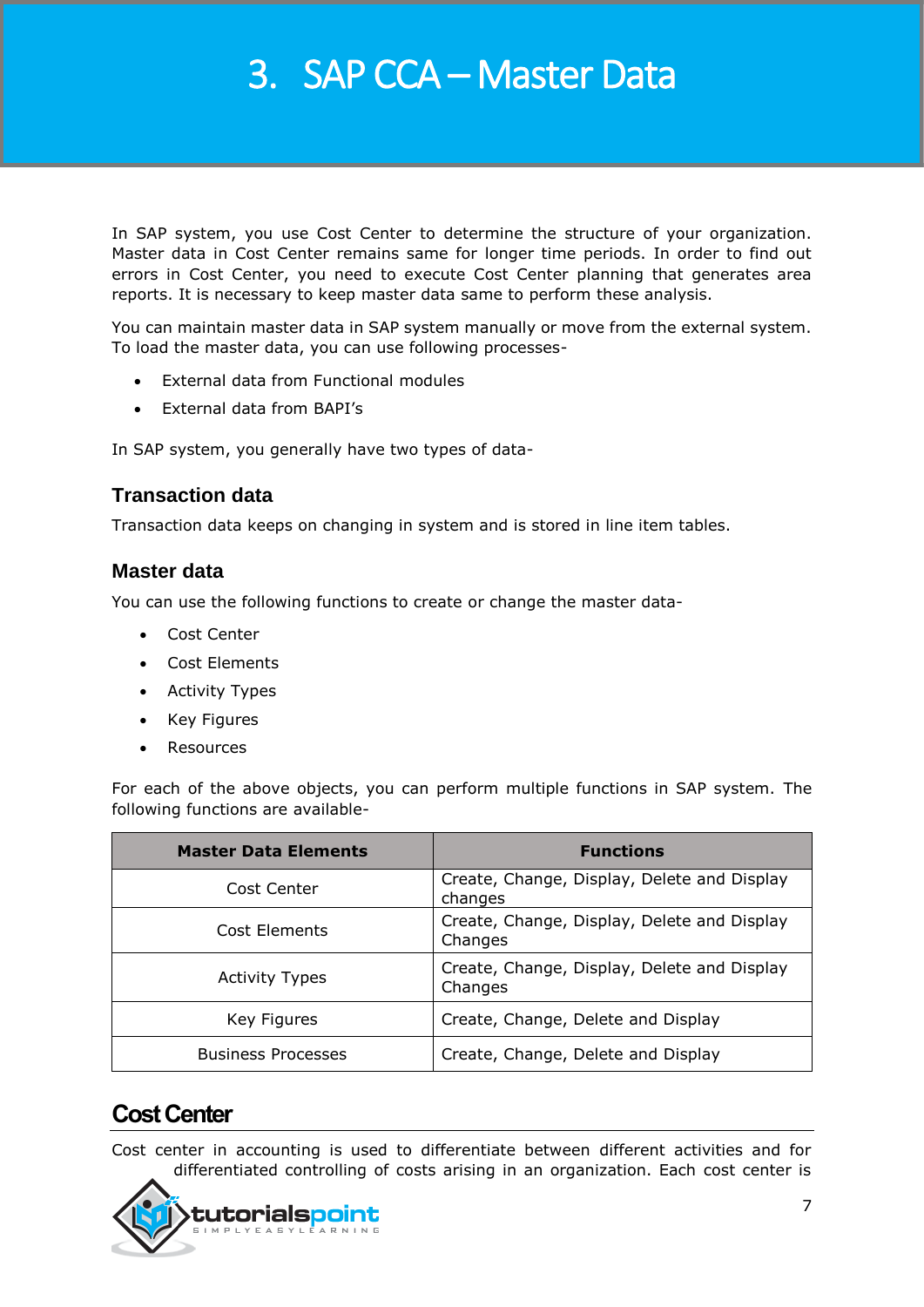assigned with different activity types and each activity type shows the specific activities in cost center.

Cost centers can be further combined into Cost Center groups and they can be used to create Cost Center hierarchies by combining responsibility area and other factors. To create a Cost Center, you have to first define Cost Center hierarchical structure.

## **Cost Elements**

Cost Element is known as cost relevant item in Chart of Accounts. In SAP Cost Center Accounting, you have the following Cost elements-

#### **Primary Cost Elements**

A Primary cost element is defined as elements for which General Ledger Account G/L exists in Finance Accounting FI.

Common primary cost element includes-

- Personnel Costs
- Material Costs

#### **Secondary Cost Elements**

These elements are maintained in Cost Accounting. To create a secondary cost element, the system first checks already existing accounts in Financial Accounting and if an account exists, then secondary cost element cannot be created.

Cost element for Order settlement is a common example of secondary cost element.

## **Cost Element Category Types**

Cost element category is used to define if you can post to cost element directly or not. When you post a fixed amount to a cost element by mentioning account number, it is called **direct posting**. In direct posting, you can post directly to all primary cost elements by specifying the account number.

When you cannot enter account number with posting transaction and the system determines the account at the time of posting it automatically, is known as **indirect posting**.

#### **Maintaining Cost Element Master data**

In SAP system, cost element master data is maintained using time based dependencies. There are different time-based dependencies in a SAP system-

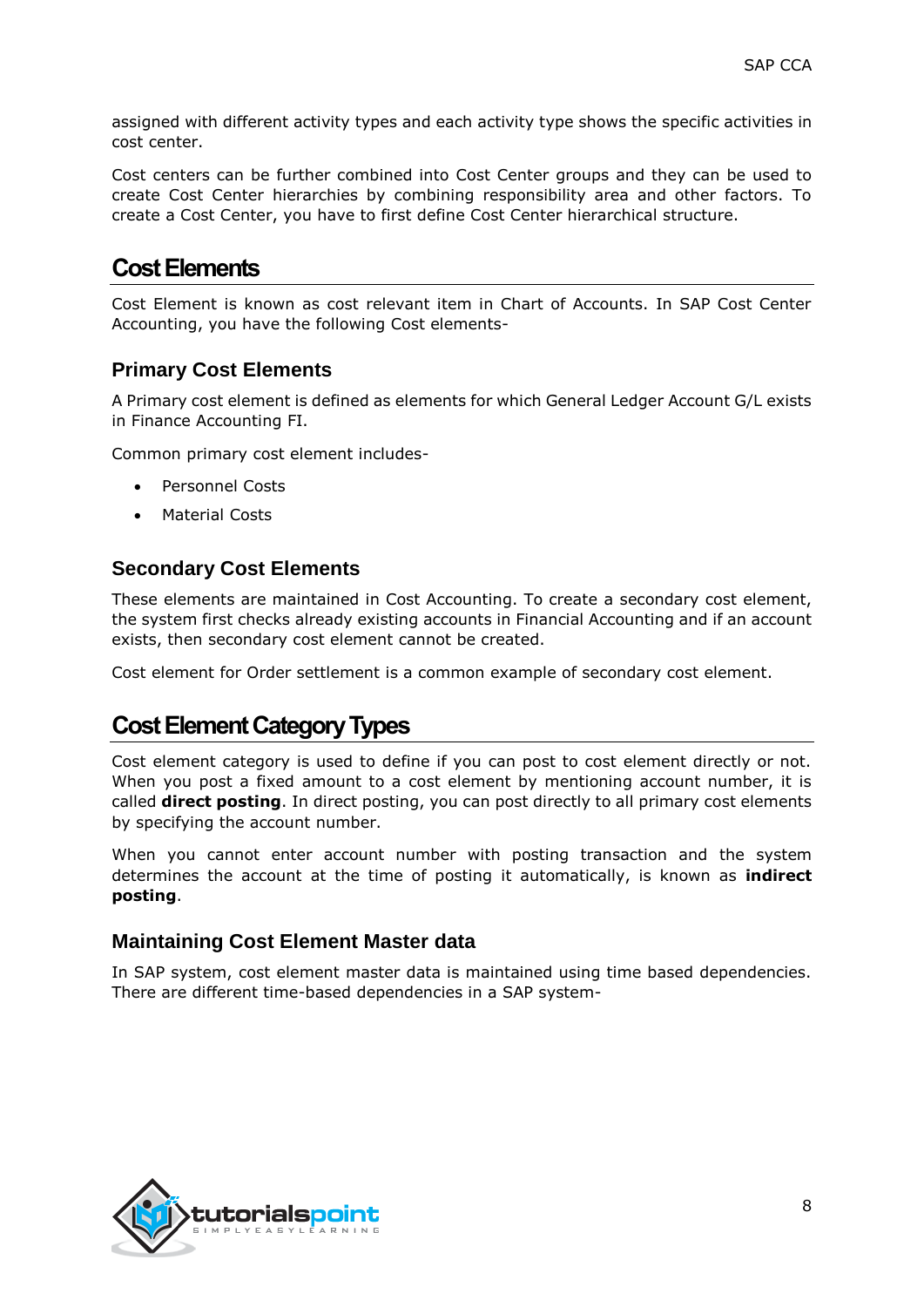| <b>Time-independent fields</b><br>(1) | <b>Fiscal-year based fields</b><br>(Y) | Period-based fields (P) | Day-based fields<br>(D)       |
|---------------------------------------|----------------------------------------|-------------------------|-------------------------------|
| Description                           | Cost element<br>characteristics        | None                    | Default account<br>assignment |
| Name                                  | Cost element category                  |                         |                               |
|                                       | Record quantity<br>indicator           |                         |                               |
|                                       | Unit of measure                        |                         |                               |

# **Statistical Key Figures**

Statistical key figures can be defined manually or you can transfer it automatically from the information system of SAP system application.

Key figures can be defined as-

- **Fixed values:** All the key figures that you define as fixed values are available for positing in full fiscal year.
- $\bullet$
- **Total values:** Key figures defined as total values are available only for posting in the defined period.

### **Resources**

Resources are used to perform quantity-based cost planning for cost centers, orders and WBS element. In SAP system as per the available data, you can select from the following resource types-

- Type R for overhead cost controlling
- Type M represents for Material type
- Type B refers to base planning objects

The structure of resource master data contains the following fields-

- Resource key
- Purchasing organization
- Resource type
- Validity period of the resource
- Plant
- Resource units
- Cost element
- Resource name
- Material
- Base object costing

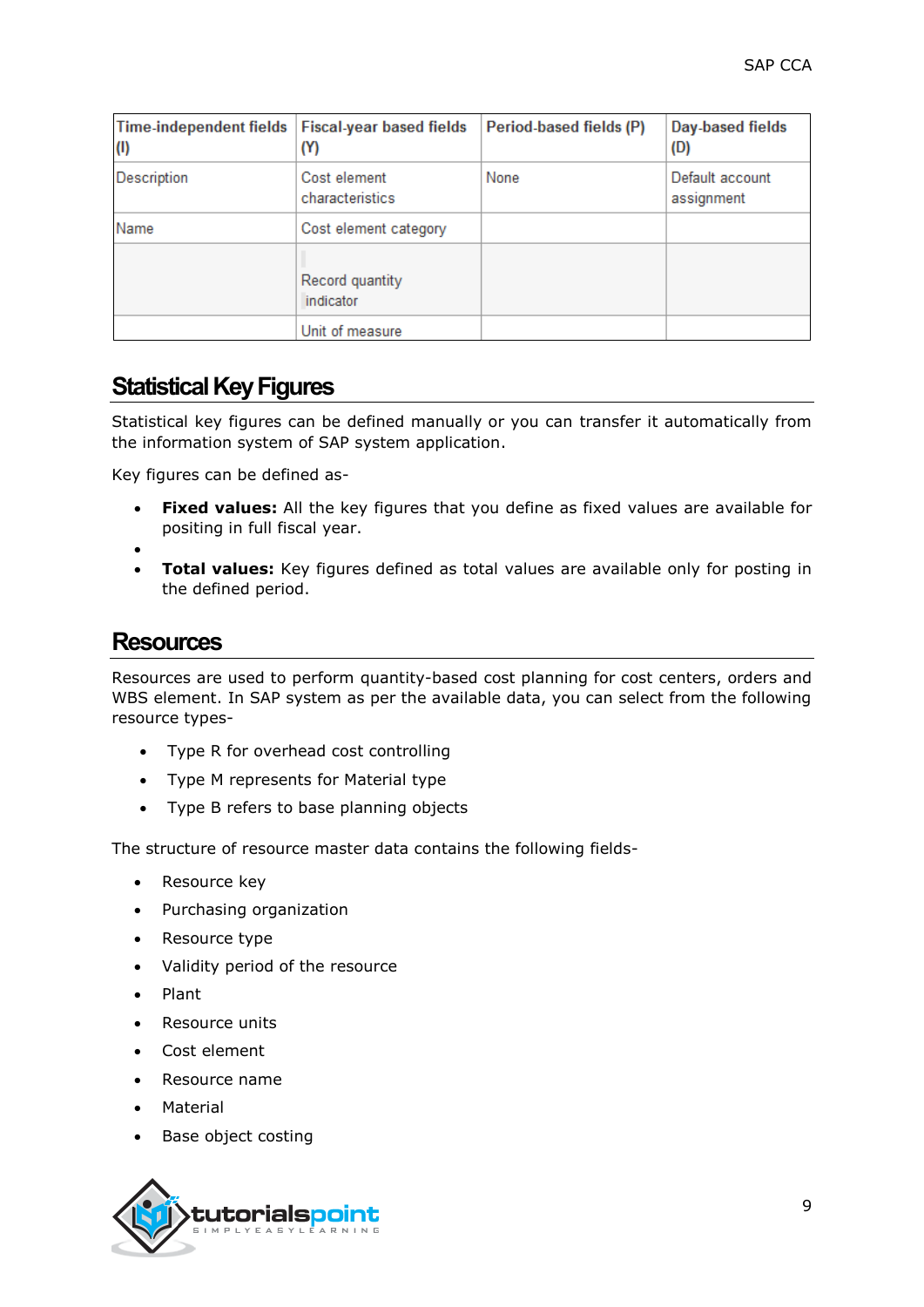You can divide cost center in cost center groups. In system, it should have at least one group that contains all cost centers and represents the entire business organization. This cost center group is described as the standard hierarchy. You can assign more cost center groups to the standard hierarchy.

**Note:** In standard hierarchy, you can only assign each cost center to one group.

## **Create Cost Center Group**

To create a cost center group-

**Step 1:** Navigate to Accounting -> Controlling -> Cost Center Accounting -> Master Data -> Cost Element Groups -> Create/Change/Display

|                                                                                                                                         | 局Do |
|-----------------------------------------------------------------------------------------------------------------------------------------|-----|
| SAP Menu<br>ዹ<br>Financial Services Network Connector<br>$\Box$ Office<br>Cross-Application Components<br>Logistics                     |     |
| Accounting<br>Financial Accounting<br>Financial Supply Chain Management<br>Controlling<br><b>Cost Element Accounting</b>                |     |
| Master Data<br>Cost Element<br><b>Cost Element Group</b><br>$\cdot$ $\circledcirc$ KAH1 - Create<br>∅ КАН2 - Change<br>♡ КАНЗ - Display |     |

While creating a new group, it is possible to use an existing group as a template. The template group can belong to the same Controlling Area or COA.

Enter the name of new group. The highest node contains the group names entered. The existing structure is appended to the highest node. This means that every change to the original automatically affects the copy.

You can create your groups successively in the group structure display.

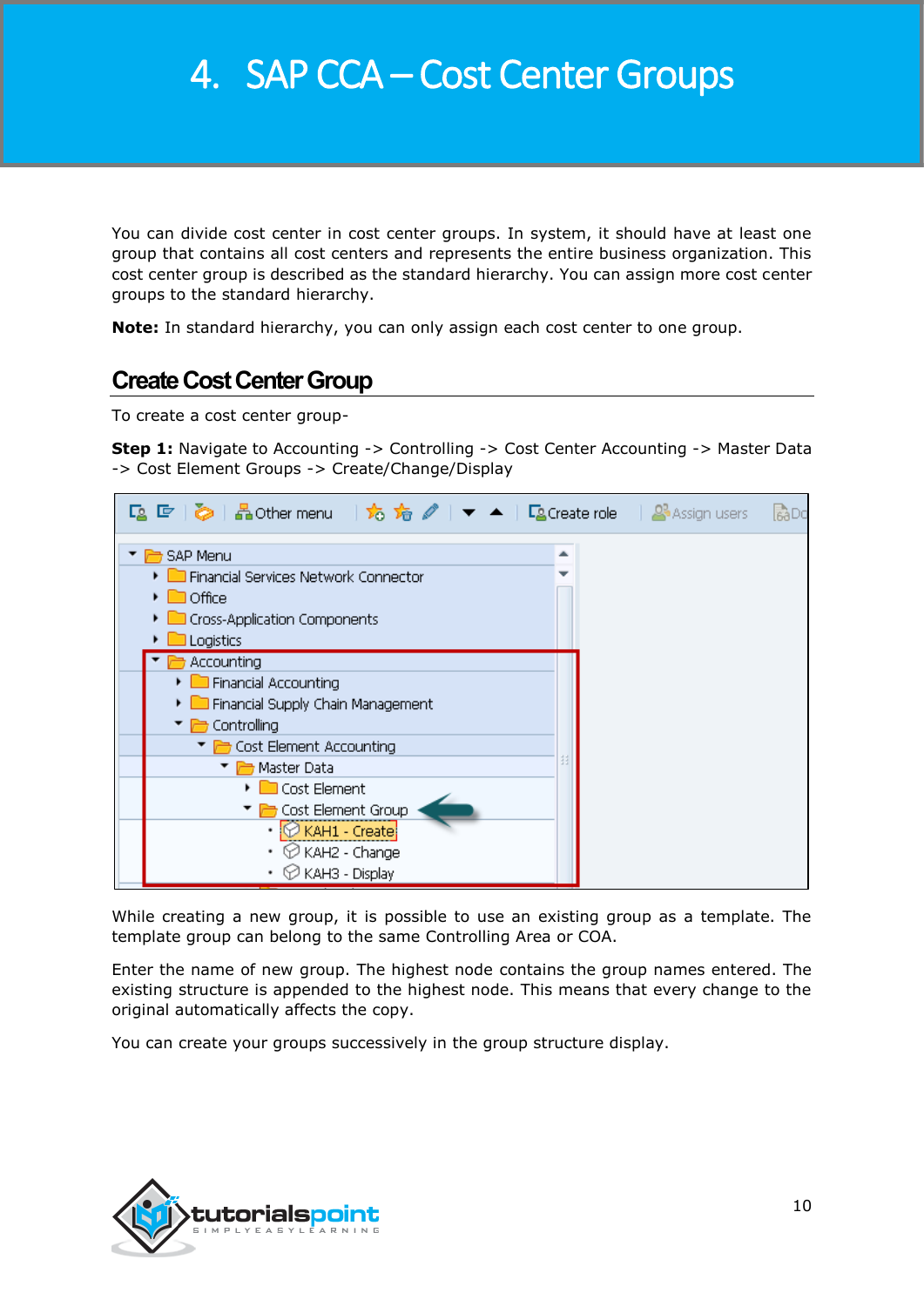**Step 2:** Choose the node that you want to extend the group, and select from Insert at same level or Insert at lower level.

| Create Cost element group: Structure |  |  |                                                                               |  |  |  |  |  |
|--------------------------------------|--|--|-------------------------------------------------------------------------------|--|--|--|--|--|
|                                      |  |  | 面 R、路same Level → Rallower Level → RaCost Element → Deselect → GrCost Element |  |  |  |  |  |
| TEST                                 |  |  |                                                                               |  |  |  |  |  |
|                                      |  |  |                                                                               |  |  |  |  |  |
|                                      |  |  |                                                                               |  |  |  |  |  |
|                                      |  |  |                                                                               |  |  |  |  |  |
|                                      |  |  |                                                                               |  |  |  |  |  |

You can create your groups successively in the group structure display.

**Step 3:** Choose the node from which you want to extend the group. Click insert at same level or Insert at lower level.

| Create Cost element group: Structure |  |                                |                                                           |  |  |   |  |  |  |  |
|--------------------------------------|--|--------------------------------|-----------------------------------------------------------|--|--|---|--|--|--|--|
| 囿                                    |  | □ 喝 Same Level   SeLower Level | <sub>■</sub> £■Cost Element Deselect < < < < Cost Element |  |  | 呼 |  |  |  |  |
| TEST                                 |  |                                |                                                           |  |  |   |  |  |  |  |
| 211300                               |  | >>> No valid master record     |                                                           |  |  |   |  |  |  |  |
|                                      |  |                                |                                                           |  |  |   |  |  |  |  |
|                                      |  |                                |                                                           |  |  |   |  |  |  |  |
|                                      |  |                                |                                                           |  |  |   |  |  |  |  |
|                                      |  |                                |                                                           |  |  |   |  |  |  |  |
| ⊟                                    |  |                                |                                                           |  |  |   |  |  |  |  |

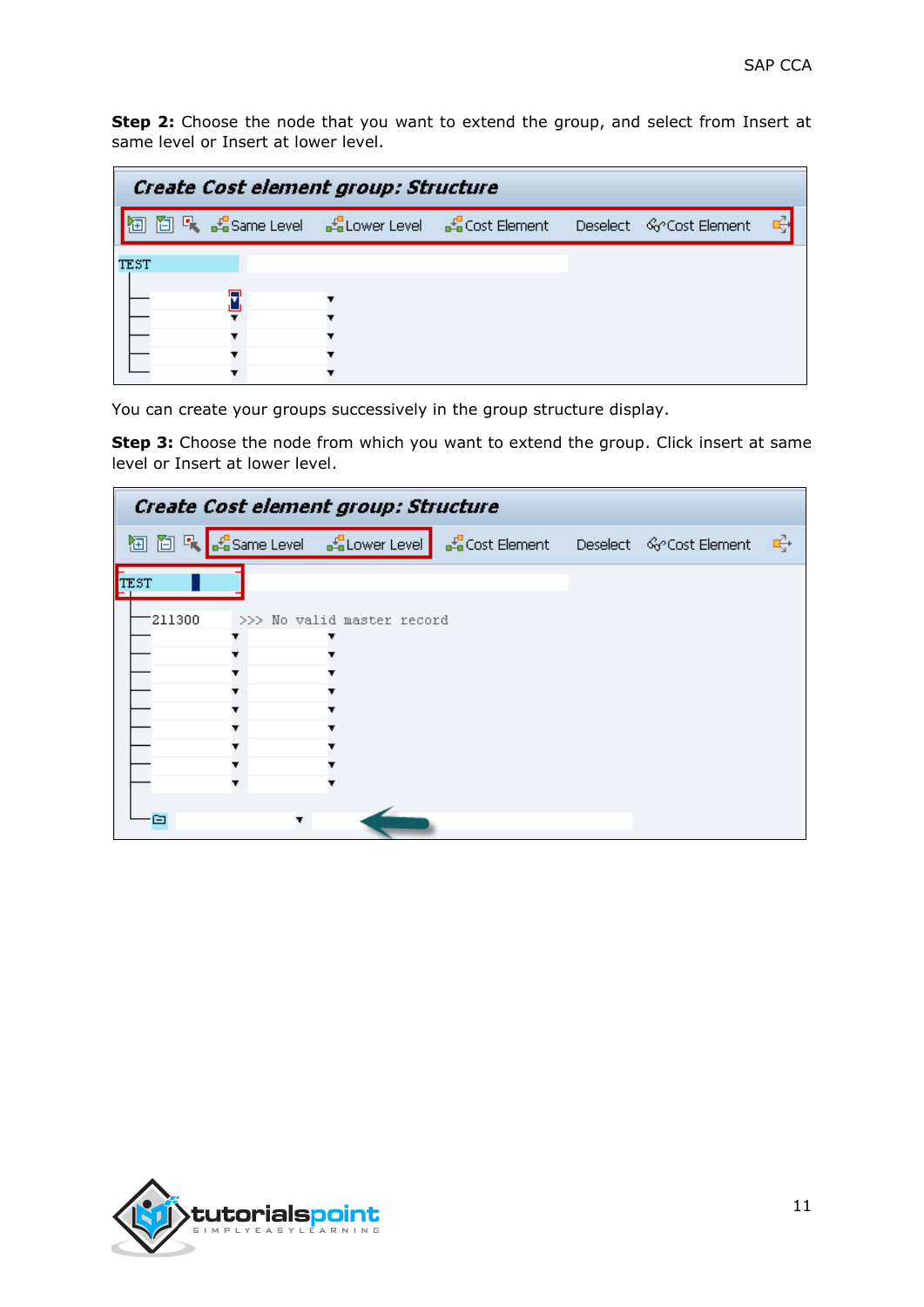| <b>h</b> □ 【 【 【 Same Level 】 【 Lower Level 【 Lenst Element Deselect 《 Cost Element<br>−ਥੰ |  |  |  |  |  |  |  |  |  |
|--------------------------------------------------------------------------------------------|--|--|--|--|--|--|--|--|--|
|                                                                                            |  |  |  |  |  |  |  |  |  |
| TEST                                                                                       |  |  |  |  |  |  |  |  |  |
| 211300<br>>>> No valid master record                                                       |  |  |  |  |  |  |  |  |  |
|                                                                                            |  |  |  |  |  |  |  |  |  |
|                                                                                            |  |  |  |  |  |  |  |  |  |
|                                                                                            |  |  |  |  |  |  |  |  |  |
|                                                                                            |  |  |  |  |  |  |  |  |  |
| Testl<br>T Testl<br>▭                                                                      |  |  |  |  |  |  |  |  |  |

**Step 4:** Enter the name and description for the new subgroup.

When you select the sub group and click same level, a new subgroup is created as shown below-

| Create Cost element group: Structure |                   |  |                            |                                                                                 |  |  |    |  |  |  |
|--------------------------------------|-------------------|--|----------------------------|---------------------------------------------------------------------------------|--|--|----|--|--|--|
|                                      |                   |  |                            | <b>h</b> □ □ 【 【Same Level 【 Lower Level 【 Cost Element Deselect 《 Cost Element |  |  | ਾੳ |  |  |  |
| TEST                                 |                   |  |                            |                                                                                 |  |  |    |  |  |  |
|                                      | 211300            |  | >>> No valid master record |                                                                                 |  |  |    |  |  |  |
|                                      |                   |  |                            |                                                                                 |  |  |    |  |  |  |
|                                      |                   |  |                            |                                                                                 |  |  |    |  |  |  |
|                                      |                   |  |                            |                                                                                 |  |  |    |  |  |  |
|                                      |                   |  |                            |                                                                                 |  |  |    |  |  |  |
|                                      |                   |  |                            |                                                                                 |  |  |    |  |  |  |
|                                      |                   |  |                            |                                                                                 |  |  |    |  |  |  |
|                                      |                   |  |                            |                                                                                 |  |  |    |  |  |  |
|                                      | <b>TEST1</b><br>∍ |  | Testl                      |                                                                                 |  |  |    |  |  |  |
|                                      |                   |  |                            |                                                                                 |  |  |    |  |  |  |

This is how you can define cost elements groups and hierarchy in system.

**Step 5:** To save the hierarchy, click the save button at the top.

The changes have been saved